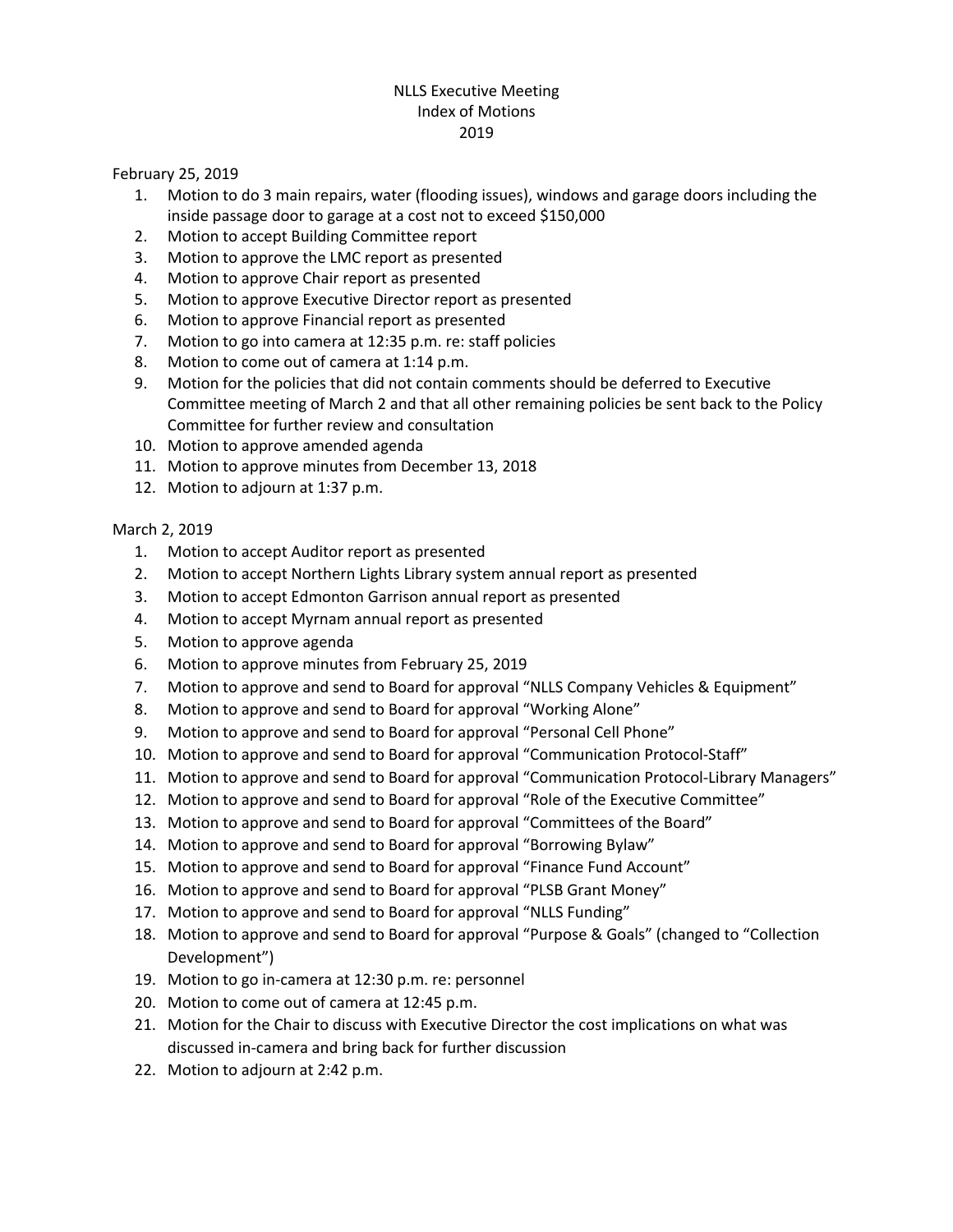May 3, 2019

- 1. Motion to accept LMC report as information
- 2. Motion to go into closed session at 10:34 a.m. regarding personnel
- 3. Motion to come out of closed session at 11:03 a.m.
- 4. Motion for Jodi, as LMC Chair, to send written contact to Library Manager in Viking, asking her to identify specific concerns she has with NLLS, in writing, and for Jodi to bring those concerns in writing to the Executive Committee
- 5. Motion to accept the Chair report as information
- 6. Motion for Julie to investigate costs of different websites
- 7. Motion to accept the Executive Director report as information
- 8. Motion waive 5 months interest for Mundare Public Library in the amount of \$431.96
- 9. Amended motion to waive, as a one-time forgiveness only of accumulated interest from October 1/18 to February 28/19 in the amount of \$431.96
- 10. Motion to accept Financial report as information
- 11. Motion to approve amended agenda
- 12. Motion to approve minutes from March 2, 2019
- 13. Motion to accept cancellation charge of one night for the Vermilion Board member
- 14. Motion for NLLS to payment conference fees and hotel for 2 board members, 2 library managers and the Chair for ALC conference in Jasper
- 15. Motion for Building Committee to bring forward to the Executive Committee the request for approval and to provide copies of contracts
- 16. Motion to go in closed session at 1:00 p.m. regarding personnel
- 17. Motion to come out of closed session at 1:53 p.m.
- 18. Motion for Personnel Committee to continue negotiations as directed in closed session
- 19. Motion for Julie to get costs for a parliamentarian
- 20. Motion to adjourn at 3:15 p.m.

### June 21, 2019

- 1. Motion to accept the Chair report as information
- 2. Motion to accept the Executive Director report as information
- 3. Motion for Chair to send letter to Minister and cc. MLA's advising the concerns and implications to our libraries of delaying the budget
- 4. Motion to forward to Policy Committee to review "PLSB Grant Money" regarding payment to the libraries for review and clarity
- 5. Motion to refer to Policy Committee to review the "Board Chair Honorarium" policy
- 6. Motion to accept Financial report as information
- 7. Motion to accept Arc Studio as the successor from Kennedy Create to continue as the architect for the same terms and conditions and current funding
- 8. Motion to proceed with Option #1, the reseal of windows
- 9. Motion to proceed with estimate for the swale, the insulation and the door based on engineering studies
- 10. Motion to accept Building Committee report as information
- 11. Motion to approve agenda
- 12. Motion to approve minutes from May 3, 2019
- 13. Motion to approve minutes from May 25, 2019 (set 1)
- 14. Motion to approve minutes from May 25, 2019 (set 2)
- 15. Motion for Policy Committee to develop Terms of Reference for Board committees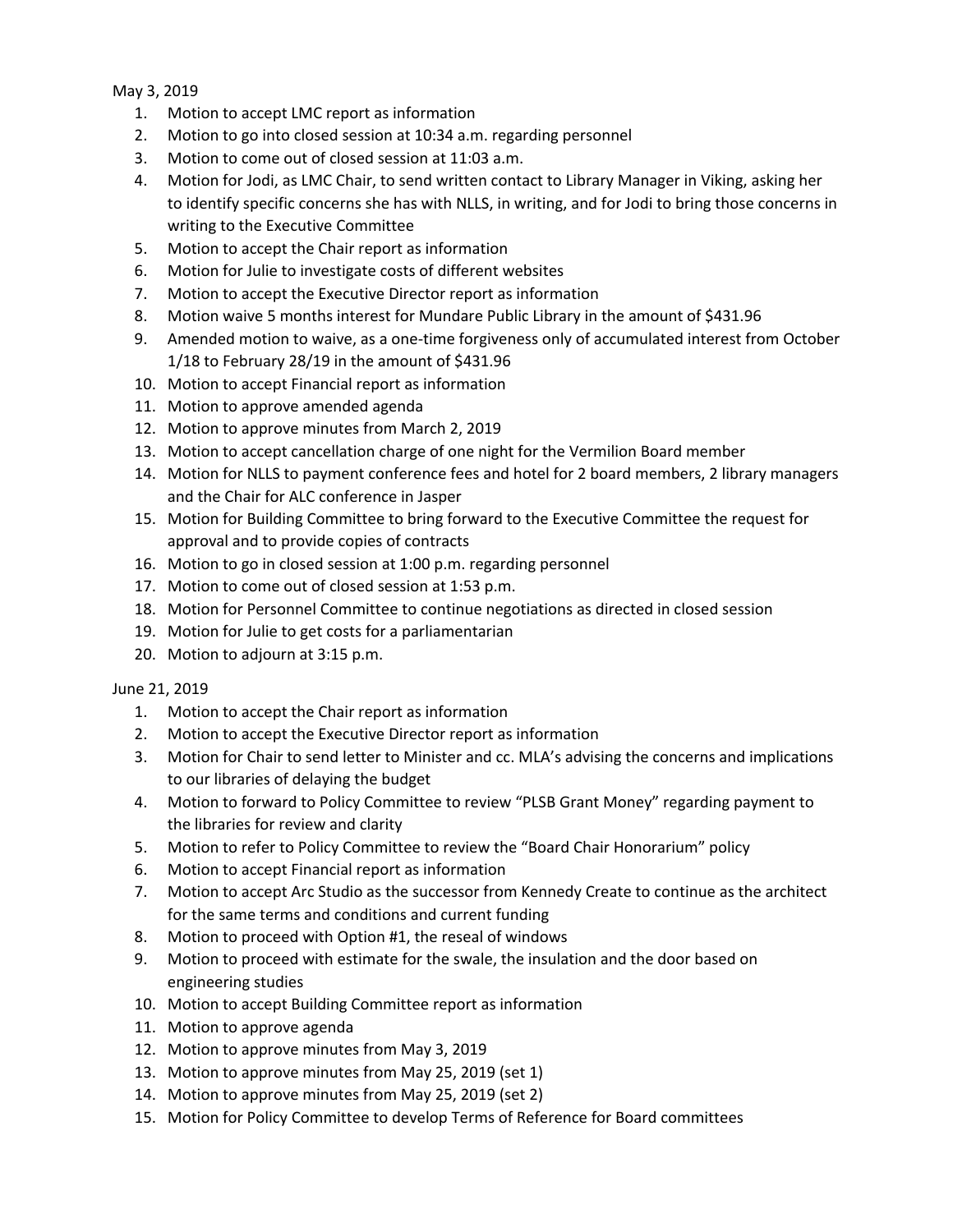- 16. Motion for Policy Committee to review confidentiality of communication on committees
- 17. Motion for no further work on the renovations and relocation of the NLLS facility, until such time that a business case, including detailed cost estimates, is provided to the Board for review
- 18. Motion that NLLS respond to Vegreville proposal based on previous motion above (Motion for no further work on the renovations and relocation of the NLLS facility, until such time that a business case, including detailed cost estimates, is provided to the Board for review)
- 19. Motion to go into closed session at 12:25 p.m.
- 20. Motion to come out of closed session at 1:30 p.m.
- 21. Motion to accept the contract of Executive Director with amendment as discussed in closed session according to Section 17.2(e) of FOIP
- 22. Motion for the above discussion to remain confidential according to FOIP
- 23. Motion to adjourn at 1:35 p.m.

# July 22, 2019

- 1. Motion to approve agenda as amended
- 2. Motion to approve minutes from June 21, 2019
- 3. Motion to change the wording in Plan of Service as to who attends the presentations to councils vs. library boards
- 4. Motion to accept Chair report as information
- 5. Motion to accept Executive Director report as information
- 6. Motion to provide 50% of Rural Services Grant to our Board of Records member boards, with the remainder to be disbursed when the final provincial budget is passed and/or received, based on last year's per capita
- 7. Motion to accept Financial report as information
- 8. Motion to forward Sec.1, 1E Probationary Period to general board for approval
- 9. Motion to forward Sec.1, 1B Compensation to general board for approval
- 10. Motion to rescind previous motion
- 11. Motion to send to Policy Committee for review
- 12. Motion to forward Sec.1, 1D Continuing Education to general board for approval
- 13. Motion to forward Sec.1, 1G Hours of Work to general board for approval
- 14. Motion to forward Sec.1, 1H Overtime to general board for approval
- 15. Motion to send Sec.1, 1J Vacation to Policy Committee for review
- 16. Motion to forward Sec.1, 1K Benefits to general board for approval
- 17. Motion to forward Sec.1, 1L Leaves to general board for approval
- 18. Motion to forward Sec.1, 1M Sick Days & Short-Term Disability to general board for approval
- 19. Motion to forward Sec.1, 1P Performance Management to general board for approval
- 20. Motion to forward Sec.1, 3Q Grievances to general board for approval
- 21. Motion to forward Sec.2, 1H Committees of the Board to general board for approval
- 22. Motion to send Sec.3, 1M PLSB Grant Money to Policy Committee for review
- 23. Motion to forward Sec.2, 1I Board Honoraria & Expenses to general board for approval
- 24. Motion to send "Draft Minutes Distribution" policy to Policy Committee for review
- 25. Motion to send quotation back to Building Committee for review
- 26. Motion to go in closed session at 4:25 p.m.
- 27. Motion to come out of closed session at 4:42 p.m.
- 28. Motion to accept Executive Director's contract as discussed and presented in closed session according to Section 17.2(e) of FOIP
- 29. Motion to adjourn at 4:43 p.m.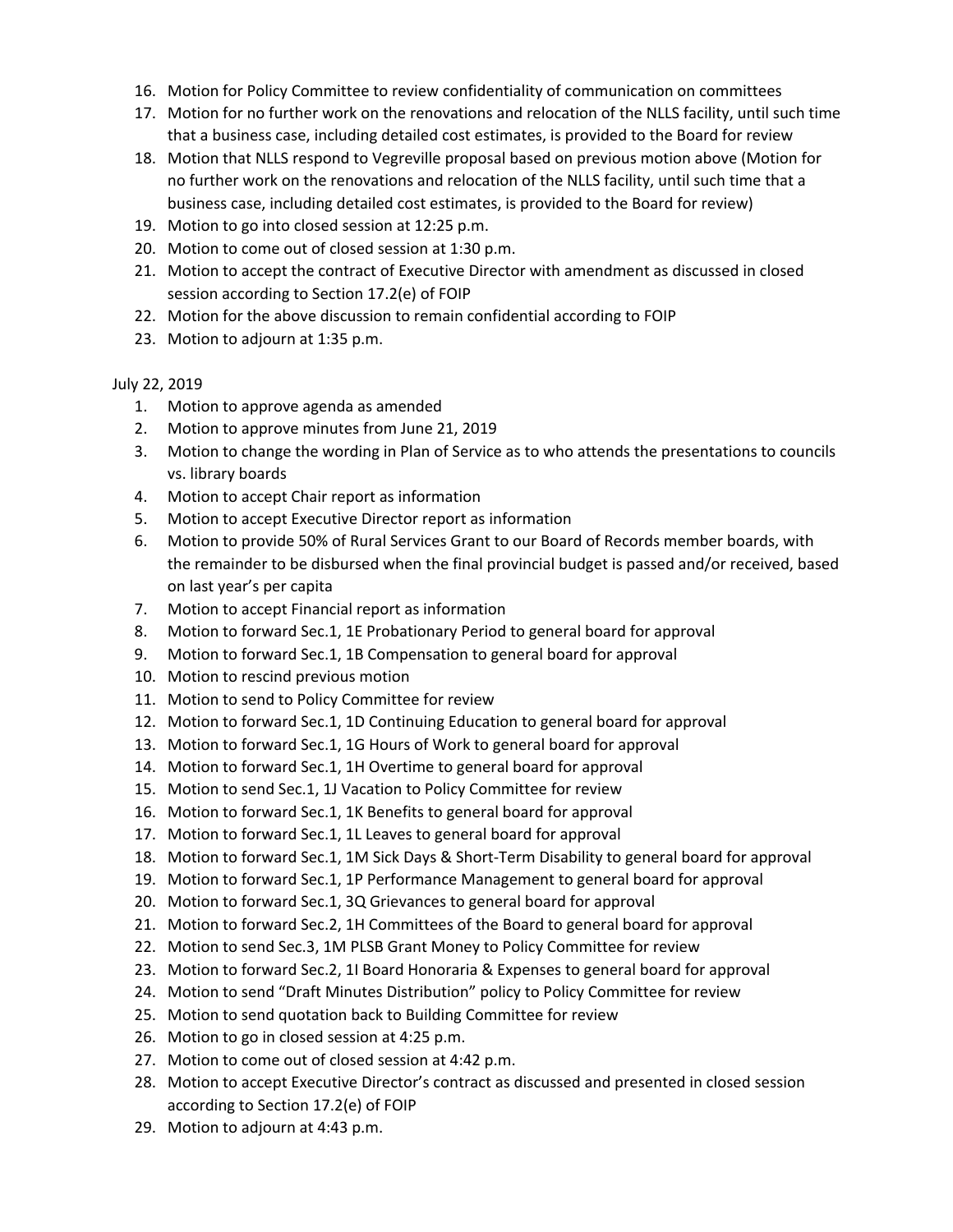September 21, 2019

- 1. Motion to approve agenda
- 2. Motion to approve minutes from July 22, 2019
- 3. Motion to accept LMC report as information
- 4. Motion to accept Chair report as information
- 5. Motion for Julie to provide cost comparison between IFLA, ALA, and ALC conferences
- 6. Motion to accept Executive Director report as information
- 7. Motion to defer Indigenous Grant to next meeting
- 8. Motion to defer Lamont Library Board request until more information is obtained
- 9. Motion for Jodi to bring to LMC for discussion of book allotment funds carry over
- 10. Motion to accept Financial report as information
- 11. Motion for Executive to recommend to general board a 2% levy increase
- 12. Motion to accept Building Committee report as information
- 13. Motion to accept Advocacy Committee report as information
- 14. Motion to go in closed session at 9:56 a.m.
- 15. Motion to come out closed session at 10:08 a.m.
- 16. Motion for Policy Committee to review "Grievance Policy"
- 17. Motion to adjourn at 10:08 a.m.

### October 21, 2019

- 1. Motion to approve agenda
- 2. Motion to approve minutes from September 21, 2019
- 3. Motion to go into closed session at 10:01 a.m.
- 4. Motion to come out closed session at 11:06 a.m.
- 5. Motion for Chair to proceed with legal matter as discussed in closed session, per FOIP section 27(1) Privileged Information
- 6. Motion to accept Board Chair report as information
- 7. Motion to approve \$10,000 for initial inspection on IT system walk through from earmarked funds
- 8. Motion for Policy Committee to review replacement criteria on the vehicles. Ex. cargo vs. passenger van
- 9. Motion to order the RAM ProMaster for \$34,907.51 + gst, take from earmarked funds and this year's budget and in the meantime use the Caravan
- 10. Motion to accept the Executive Director report as information
- 11. Motion to accept Indigenous Grant report as information
- 12. Motion to add the UNDRIP document on the website
- 13. Motion for Grievance Committee and Whistleblower each need a separate email that are direct to the position not the person
- 14. Motion to invite PLSB to provide P.D. day on the Roles of Trustees and Code of Conduct as a delegation
- 15. Motion to accept the Budget as amended
- 16. Motion to accept Policy Committee report as information
- 17. Motion for Jill to request further information for cost of civil engineer and bring back at the next Executive meeting
- 18. Motion to accept Building Committee report as information
- 19. Motion to Executive Committee to be compensated for the time spent on October 10, 2019 email meeting with reference to legal: members receive \$100; Chair receives \$200